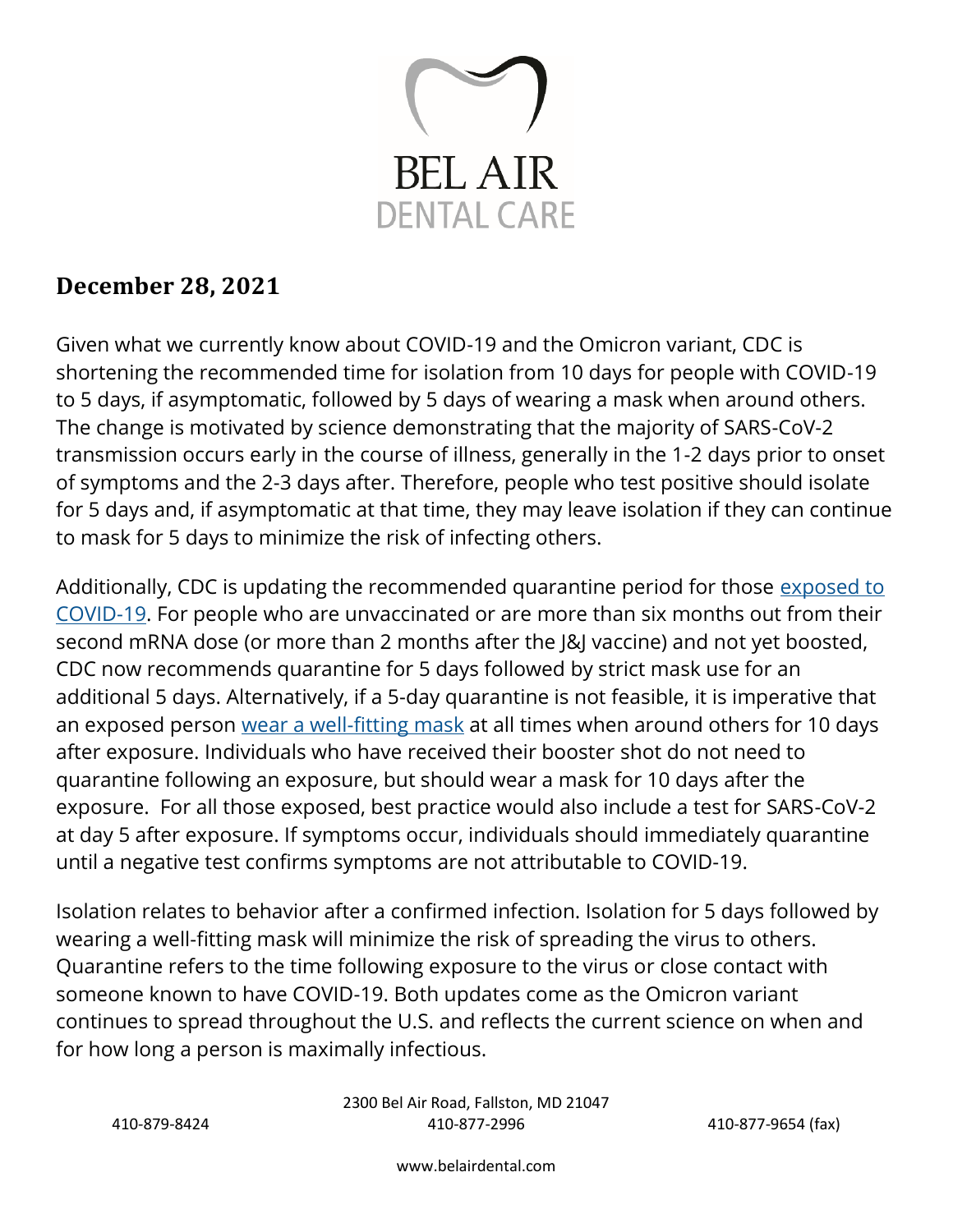Data from South Africa and the United Kingdom demonstrate that vaccine effectiveness against infection for two doses of an mRNA vaccine is approximately 35%. A COVID-19 vaccine booster dose restores vaccine effectiveness against infection to 75%. COVID-19 vaccination decreases the risk of severe disease, hospitalization, and death from COVID-19. CDC strongly encourages COVID-19 vaccination for everyone 5 and older and boosters for everyone 16 and older. Vaccination is the best way to protect yourself and reduce the impact of COVID-19 on our communities.

#### *The following is attributable to CDC Director, Dr. Rochelle Walensky:*

*"The Omicron variant is spreading quickly and has the potential to impact all facets of our society. CDC's updated recommendations for isolation and quarantine balance what we know about the spread of the virus and the protection provided by vaccination and booster doses. These updates ensure people can safely continue their daily lives. Prevention is our best option: get vaccinated, get boosted, wear a mask in public indoor settings in areas of substantial and high community transmission, and take a test before you gather."*

#### If You Test Positive for COVID-19 (Isolate)

2300 Bel Air Road, Fallston, MD 21047 410-879-8424 410-877-2996 410-877-9654 (fax)

www.belairdental.com